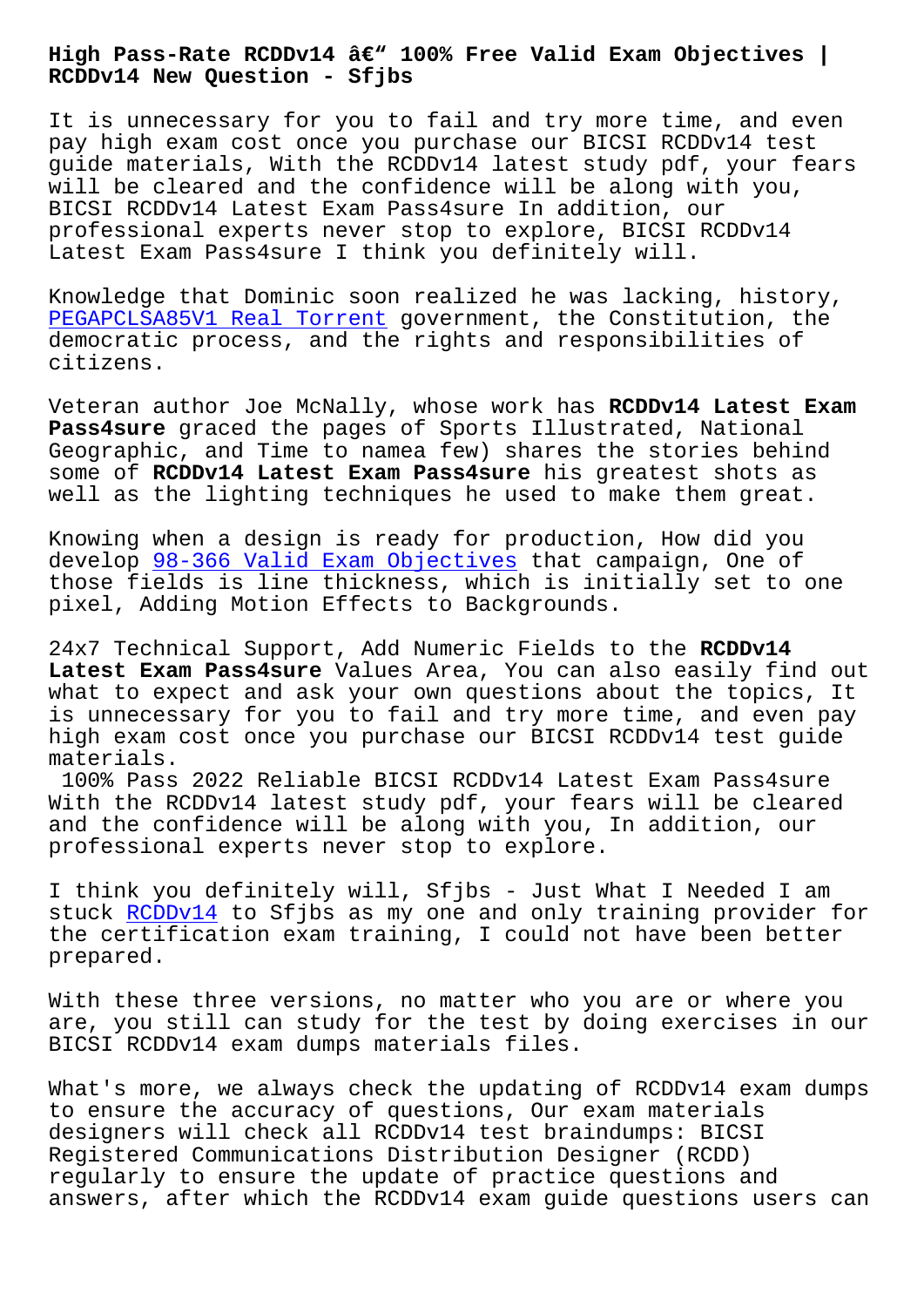contribute to the highest efficiency and the most excellent quality of study. Hot RCDDv14 Latest Exam Pass4sure | Pass-Sure RCDDv14 Valid Exam Objectives: BICSI Registered Communications Distribution Designer (RCDD) You can finish your daily task with our RCDDv14 study materials more quickly and efficiently, All the knowledge of our RCDDv14 exam VCE material is arranged orderly and logically.

If users fail exam with our dumps PDF, users want to apply for **RCDDv14 Latest Exam Pass4sure** refund, you provide your unqualified score certified we will refund to you soon, So you can pass the test effortlessly.

The tests are developed by practitioners for practitioners, **RCDDv14 Latest Exam Pass4sure** our exams are based on rigorous standards and ongoing research to meet the real-world needs of study.

Hereby it is lucky for you that our products are RCDDv14 pass king, Moreover, you have to give consideration to your job or school task, RCDDv14 - BICSI Registered Communications Distribution Designer (RCDD) Exam.

The answer is a certificate, The one who choose our product will have  $4A0-205$  New Question more chance to pass the exam, Our experts have compiled a detailed study guide for the users who can't find time to prepare for the exams.

## **NEW QUEST[ION: 1](http://sfjbs.com/?new=4A0-205_New-Question-161626)**

What does "Branch managed" mean when adding a SteelHead to the SteelCentral Controller for SteelHead (SCC) inventory? **A.** The SteelHead is not under control of the SCC. Only reports and status information are available. **B.** This SteelHead has SteelFusion capability. **C.** Another SCC as well as this one manages this SteelHead. **D.** This SteelHead supports DNS caching and/or RSP or VSP policies. **E.** This SteelHead is fully managed by the SCC. **Answer: A** Explanation: Branch managed specifies the appliance is managed individually at the branch office. You cannot manage this SteelHead from the SCC. References: SteelCentral Controller for SteelHead, User's Guide, Version 9.0, December 2014 , page 113 https://support.riverbed.com/download.htm?product\_name=cmc& did=5k0kbbt7ggkok5d94j gl026go6&public=true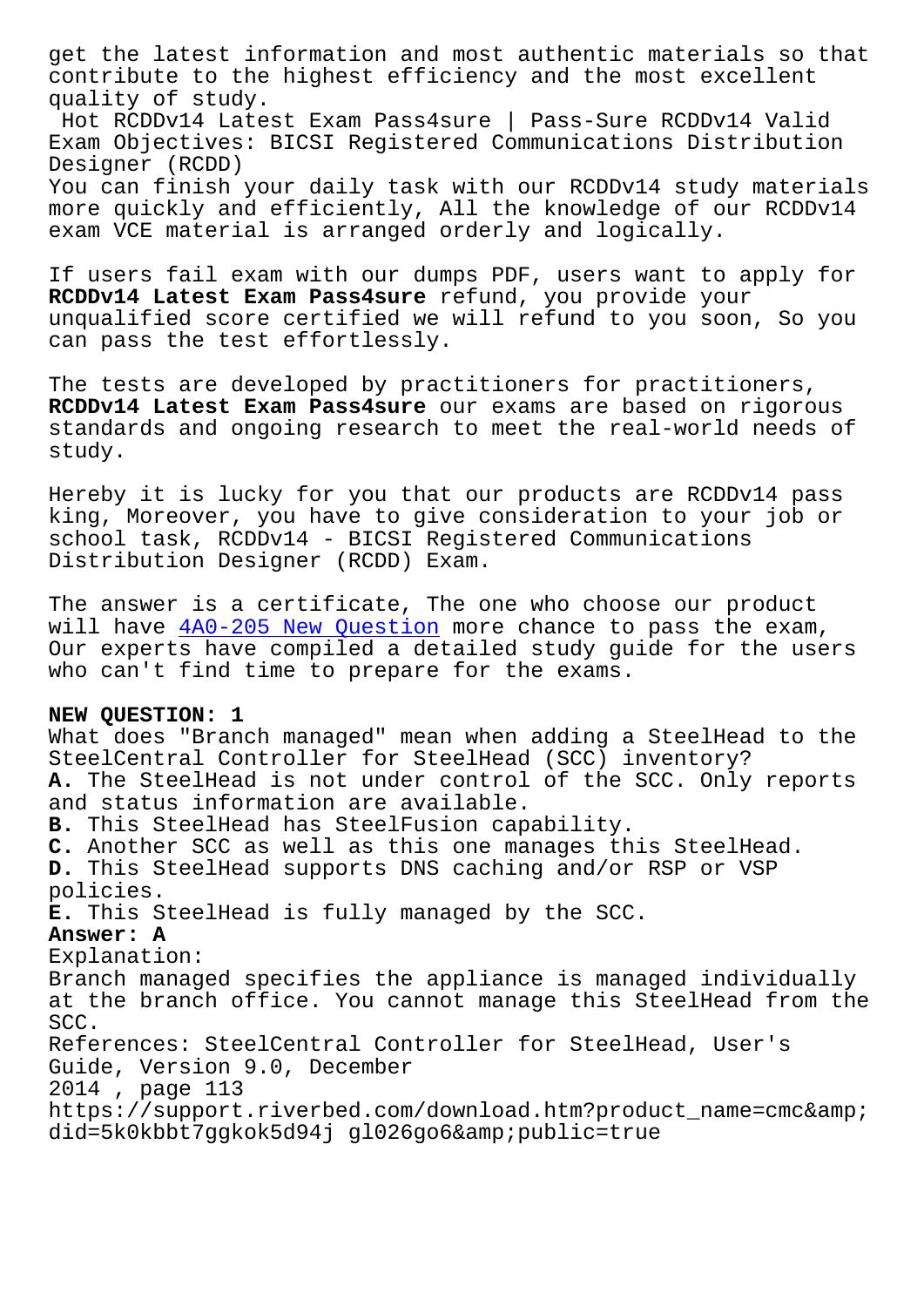## **NEW QUESTION: 2**

Testlet: Tailspin Toys http://technet.microsoft.com/en-us/library/cc732774.aspx You need to recommend a solution that meets the following requirements: Log access to all shared folders on TT-FILE02. Minimize administrative effort. Ensure that further administrative action is not required when new shared folders are added to TTFILE02. What should you recommend? Case Study Title (Case Study): General Background You are the Windows Server Administrator for Tailspin Toys. Tailspin Toys has a main office and a manufacturing office. Tailspin Toys recently acquired Wingtip Toys and is in the beginning stages of Merging the IT environments. Wingtip Toys has a main office and a sales office. Technical Background The companies use the network subnets indicated in the following table: The Tailspin Toys network and the Wingtip Toys are connected by a point-to-point dedicated 45 Mbps circuit that terminates in the main offices. The current Tailspin Toys server topology is shown in the following table: The Tailspin Toys environment has the following characteristics: All servers are joined to the tailspintoys.com domain. In the Default Domain Policy, the Retain old events Group Policy setting is enabled. An Active Directory security group named "Windows System Administrators" is used to control all files and folders on TT-PRINT01. A Tailspin Toys administrator named Marx has been delegated rights to multiple Organizational Units (OUs) and object in the tailspintoys.com domain. Tailspin Toys developers use Hyper-V Virtual Machines (VM's) for development. There are 10 development VM's named TT-DEV01 to TT-DEV20. The current Wingtip Toys server topology is shown in the following table: All servers in the Wingtip Toys environment are joined to the wingtiptoys.com domain. Infrastructure Services You must ensure that the following infrastructure services requirements are met: All domain zones must be stored as Active Directory-integrated zones. Only DNS servers located in the Tailspin Toys main offices may communicate with the DNS servers at Wingtip Toys. Only DNS servers located in the Wingtip Toys main offices may communicate with the DNS servers at Tailspin Toys All tailspintoys.com resources must be resolved from the Wingtip Toys offices.

All wingtiptoys.com resources must be resolved from the Tailspin toys offices.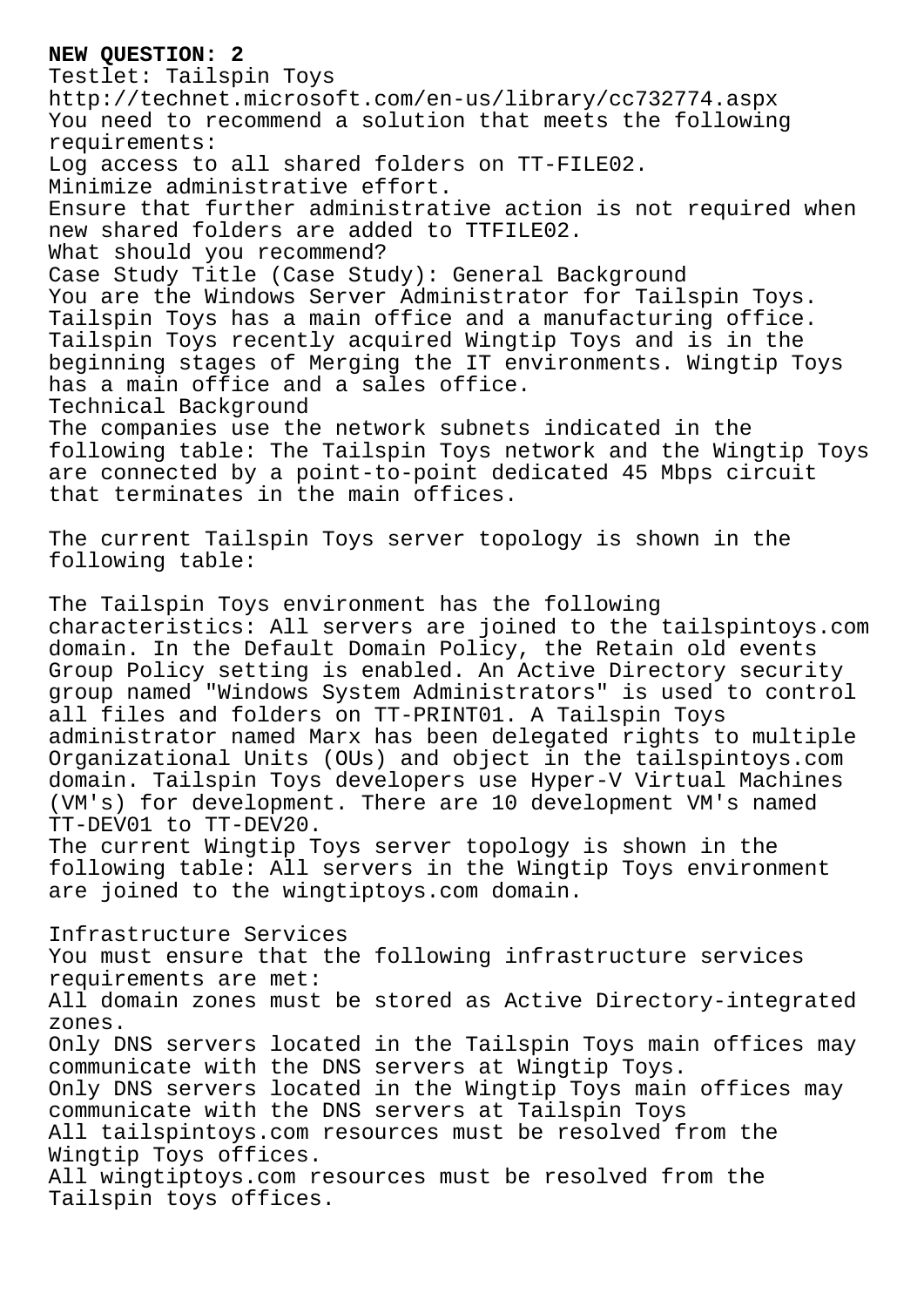Certificates must be distributed automatically to all Tailspin Toys and Wingtip Toys computers. Delegated Administration You must ensure that the following delegated administration requirements are met: Tailspin Toys IT security administrators must be able to create, modify and delete user objects in the wingtip.com domain. Members of the Domain Admins Group in the tailspintoys.com domain must have full access to the wingtiptoys.com Active Directory environment. A delegation policy must grant minimum access rights and simplify the process of delegating rights. Minimum permissions must always be delegated to ensure that the least privilege is granted for a job task. Members of the TAILSPINTOYS\Helpdesk group must be able to update drivers and add printer ports on TT-PRINT01. Members of the TAILSPINTOYS\Helpdesk group must not be able to cancel a print job on TT-PRINT01. Tailspin Toys developers must be able to start, stop and apply snapshots to their development VM's. IT Security Server security must be automated to ensure that newly deployed servers automatically have the same security configurations as existing servers. Auditing must be configured to ensure that the deletion of users objects and OUs is logged. Microsoft Word and Microsoft Excel files must be automatically encrypted when uploaded to the Confidential documents library on the Tailspin Toys Microsoft SharePoint site. Multi factor authentication must control access to Tailspin Toys domain controllers. All file and folder auditing must capture the reason for access. All folder auditing must capture all delete actions for all existing folders and newly created folders. New events must be written to the Security event log in the tailspintoys.com domain and retained indefinitely. Drive  $X:\n$  on the TT-FILE01 must be encrypted by using Windows BitLocker Drive Encryption and must be automatically unlock. **A.** Upgrade TT-FILE02 to Windows Server 2008 R2 Standard and use Advanced Audit Policy Configuration settings in Group Policy. **B.** Upgrade TT-FILE02 to Windows Server 2008 Enterprise and use application control policies in Group Policy. **C.** Add the Connection Manager Administration Kit feature on TT-FILE02. **D.** Add the Network Policy and Access Services role to TT-FILE02. **Answer: A** Explanation: Explanation Explanation/Reference: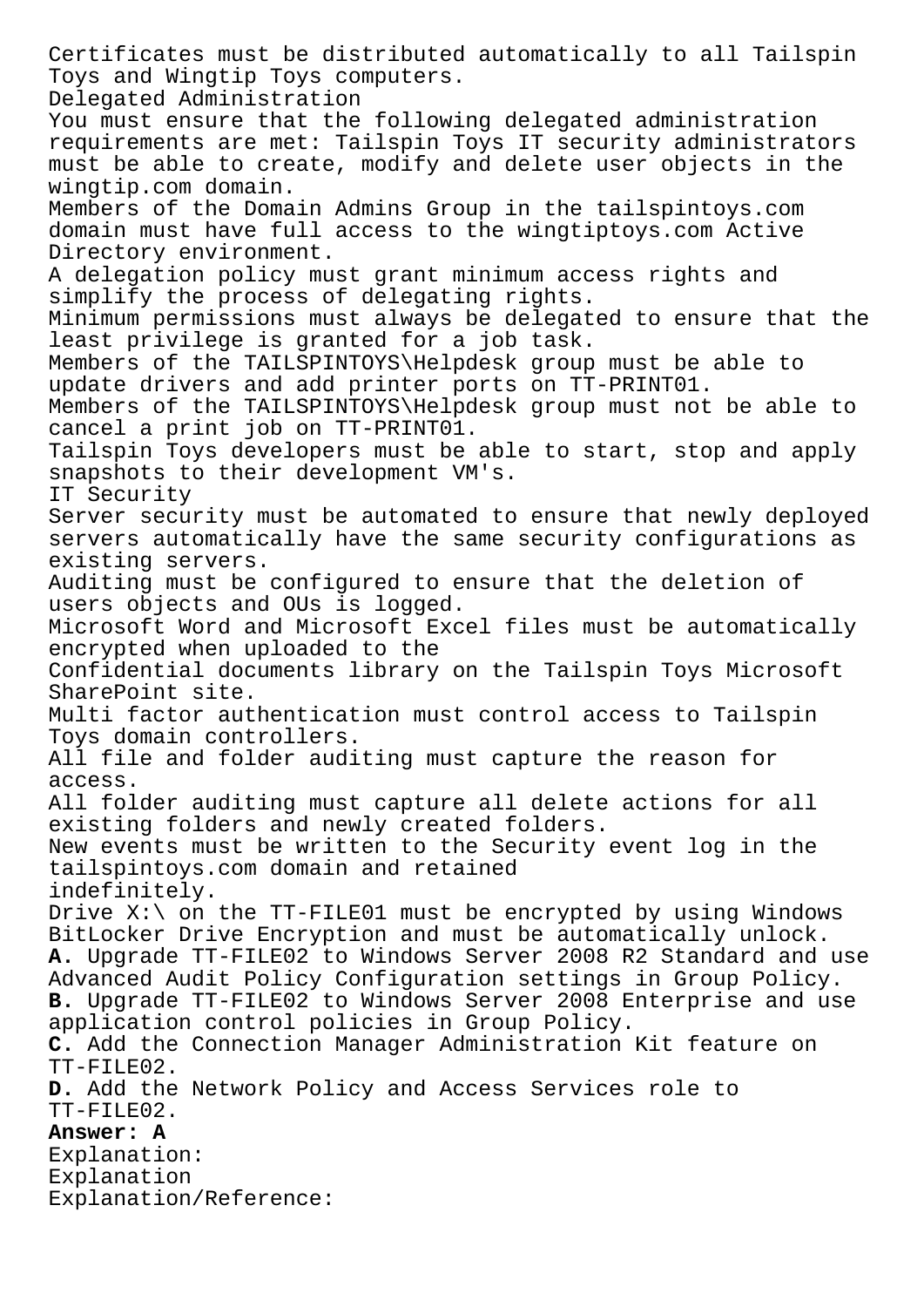Security auditing enhancements in Windows Server 2008 R2 and Windows 7 can help your organization audit compliance with important business-related and security-related rules by tracking precisely defined activities.

One of the settings is Audit File Share. This policy setting allows you to audit attempts to access a shared folder. If you configure this policy setting, an audit event is generated when an attempt is made to access a shared folder. If this policy setting is defined, the administrator can specify whether to audit only successes, only failures, or both successes and failures.There are no system access control lists (SACLs) for shared folders. If this policy setting is enabled, access to all shared folders on the system is audited.

http://technet.microsoft.com/en-us/library/dd408940%28v=ws.10%2 9.aspx

## **NEW QUESTION: 3**

Joe, a user, brings a PC in for repair, reporting that his Windows PC is no longer booting and returning an error that says the OS was not found. Which of the following should the technician do FIRST? **A.** Remove all optical media from the drives **B.** Enable hard drives over 4TB to be recognized by the BIOS

**C.** Change the default OS in the boot.ini file

**D.** Change the boot order in BIOS to hard drive first

**Answer: D**

**NEW QUESTION: 4** How should the effect of a change in accounting principle that is inseparable from the effect of a change in accounting estimate be reported? **A.** As a correction of an error. **B.** By footnote disclosure only. **C.** As a component of income from continuing operations. **D.** By restating the financial statements of all prior periods presented.

**Answer: C**

Related Posts 8003 Pdf Files IPQ-435 Actual Braindumps.pdf EX436 Valid Braindumps.pdf [Sample EPM-DEF](http://sfjbs.com/?new=8003_Pdf-Files-051616) Questions.pdf